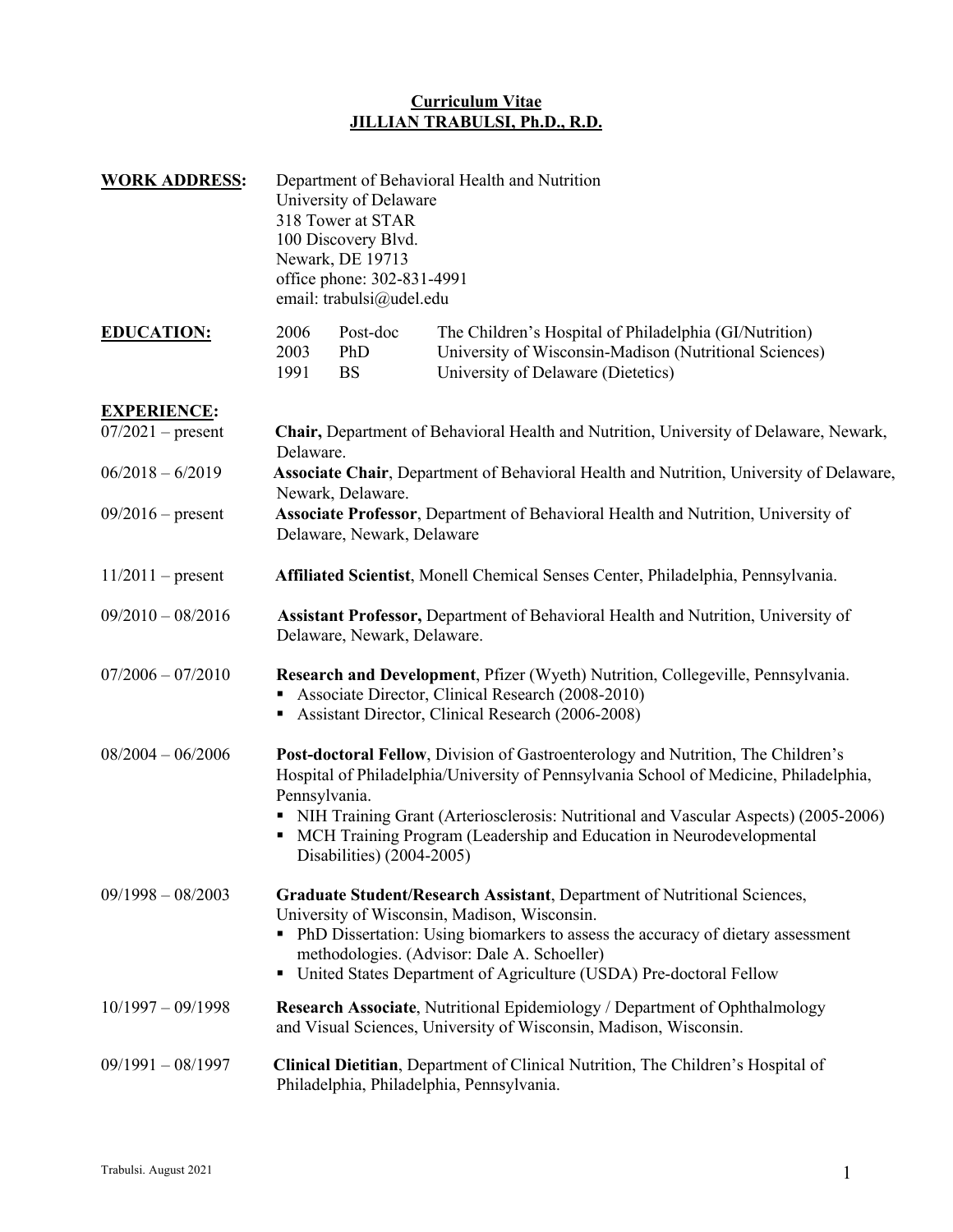#### **REGISTRATION AND CERTIFICATION:**

| 1991-present | Registered Dietitian (ID#802315 Commission on Dietetic Registration, Academy of |
|--------------|---------------------------------------------------------------------------------|
|              | Nutrition and Dietetics)                                                        |
| 1993-1998    | Board Certified Nutrition Support Dietitian (CNSD)                              |

#### **ACADEMIC AWARDS AND HONORS:**

| 2018 | University Excellence in Undergraduate Academic Advising and Mentoring Award                  |
|------|-----------------------------------------------------------------------------------------------|
|      | Nominee                                                                                       |
| 2017 | The First 1,000 Days Best Nutrition & Growth Research Award, $4th$ International              |
|      | Conference on Nutrition and Growth, Amsterdam, The Netherlands                                |
| 2015 | College of Health Science Teaching Award Nominee, University of Delaware                      |
|      | 2011-2013, 2016, 2017 University Excellence in Teaching Award Nominee, University of Delaware |
| 2012 | College of Health Sciences Researcher of the Year Award recipient, University of              |
|      | Delaware                                                                                      |

#### **PROFESSIONAL AFFILIATIONS:**

#### **Memberships in Professional and Scientific Societies**

 Academy of Nutrition and Dietetics (1991 – present) Pennsylvania Dietetic Association (1991 – present) American Society for Nutrition (2001 - present)

Service to Organization/Profession

|                 | 2019 – present: Board of Editors, Pediatric Nutrition Care Manual       |
|-----------------|-------------------------------------------------------------------------|
|                 | Academy of Nutrition and Dietetics                                      |
|                 | 2020 – present: Past Chair, Pediatric Nutrition Publications Committee, |
|                 | Academy of Nutrition and Dietetics                                      |
| $2019 - 2020$ : | Chair, Pediatric Nutrition Publications Committee,                      |
|                 | Academy of Nutrition and Dietetics                                      |
| $2018 - 2019$ : | Chair Elect, Pediatric Nutrition Publications Committee,                |
|                 | Academy of Nutrition and Dietetics                                      |
| $2017 - 2018$ : | Member, Pediatric Nutrition Publications Committee,                     |
|                 | Academy of Nutrition and Dietetics                                      |
|                 | 2013 – 2015: Member, Energy Expenditure Evidence Analysis Workgroup,    |
|                 | Academy of Nutrition and Dietetics                                      |

#### **EDITORIAL RESPONSIBILITIES**

**Reviewer** BMC Pediatrics Current Developments in Nutrition International Journal of Obesity Journal of The Academy of Nutrition and Dietetics Journal of Parenteral and Enteral Nutrition Obesity Pediatric Obesity Pediatric Research **Nutrients Nutrition**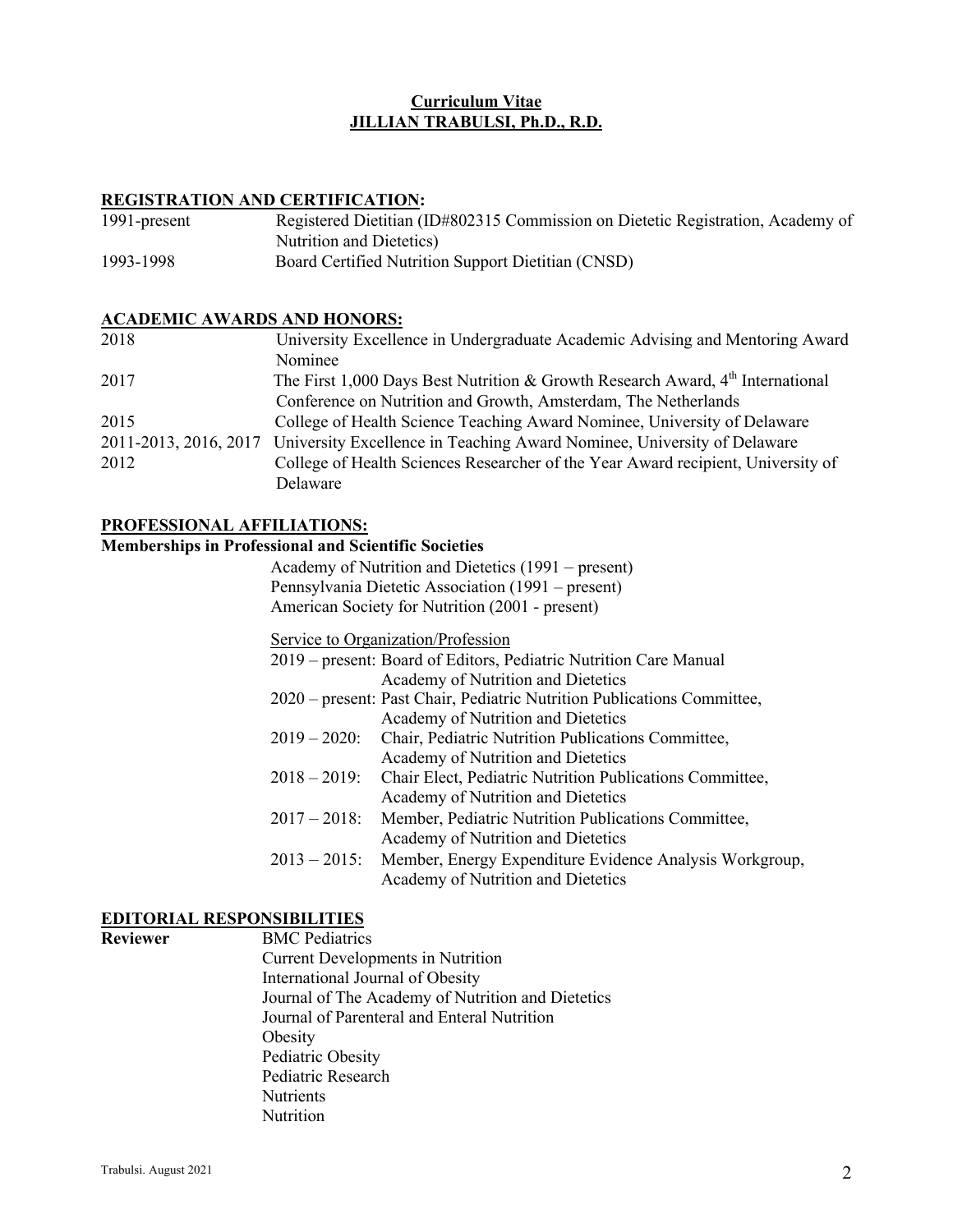## **RESEARCH**

# **Research Support (Active)**

- 1. NIH R03HD102303 Mennella and Trabulsi, Multi-PI "Secondary Analysis of RCT Data on Infant Formula Sensitive Periods of Flavor Learning and Diet Among Breastfeeding Dyads". Funding Period: 08/07/2020-07/31/2022.
- 2. NIH R01CA240727 Laurenceau, PI; Trabulsi, Co-I "Health Consequences of Fear of Cancer Recurrence in Breast Cancer Survivors and Partner" Funding Period: 04/01/2020 – 03/31/2025.
- 3. NIH R03HD094908 Mennella and Trabulsi, Multi-PI "Secondary Analysis of RCT Data on Infant Formula and Nutritional Programming". Funding Period:  $09/27/2018 - 09/26/2021$ .
- 4. MCHB T73MC30116-01-00 Mineo, PI; Trabulsi, Co-I Leadership Education in Neurodevelopmental and Related Disorders Training Program. Funding Period:  $07/01/2016 - 06/30/2021$ .

## **Research Support (Completed)**

- 1. CENTER FOR INNOVATIVE HEALTH RESEARCH Trabulsi, Healy, Robson (Multi-PI) "Parent stress, parental feeding styles, and child nutrient intake among families of young children with autism spectrum disorder (ASD)". Funding Period 03/01/2019 – 02/28/2020.
- 2. NIH P30-GM114736 Shaffer: PI; DiGugliemo Project PI; Trabulsi Project Co-I "Stool Biomarkers in Infants with Different Diets" Funding Period: 8/1/2018 – 7/31/2019.
- 3. CENTER FOR INNOVATIVE HEALTH RESEARCH Trabulsi, PI "Infant diet composition: Effect on energy intake and biomarkers of satiation". Funding Period: 02/01/18  $-01/31/2019$ .
- 4. NIH U54 GM104941 DE-CTR ACCEL DiGuglielmo (PI); Trabulsi, Project Co-I "Longitudinal study on the interactions of nutrition and the microbiome in infants: functional effects on the Guanylyl Cyclase C satiety pathway". Funding Period: 10/1/2017 – 5/31/2018.
- 5. Industry Sponsored Project (MEAD JOHNSON) Mennella, Trabulsi, and Wu, Multi-PI "Infant Microbiome and Metabolome: A Pilot Study". Funding Period: 08/30/2016 to 08/30/2017.
- 6. DPH/DHSS/USDA 17A00218 Robson, PI; Trabulsi, Co-I "Real-time Decision Making of WIC Participants while Food Shopping: Use of Think Aloud Methodology". Funding Period: 10/01/2016 to 09/30/2017.
- 7. NIH R01HD072307 Mennella and Trabulsi, Multi-PI "Impact of diet composition during infancy on energy balance, satiety, and growth". Funding Period: 04/01/2012 to 03/31/2017.
- 8. NIH R01HD072307-S Trabulsi and Mennella, Multi-PI Administrative Supplement (Research Supplements to Promote Diversity in Health-Related Research) Funding Period: 04/01/2014 – 03/31/2016.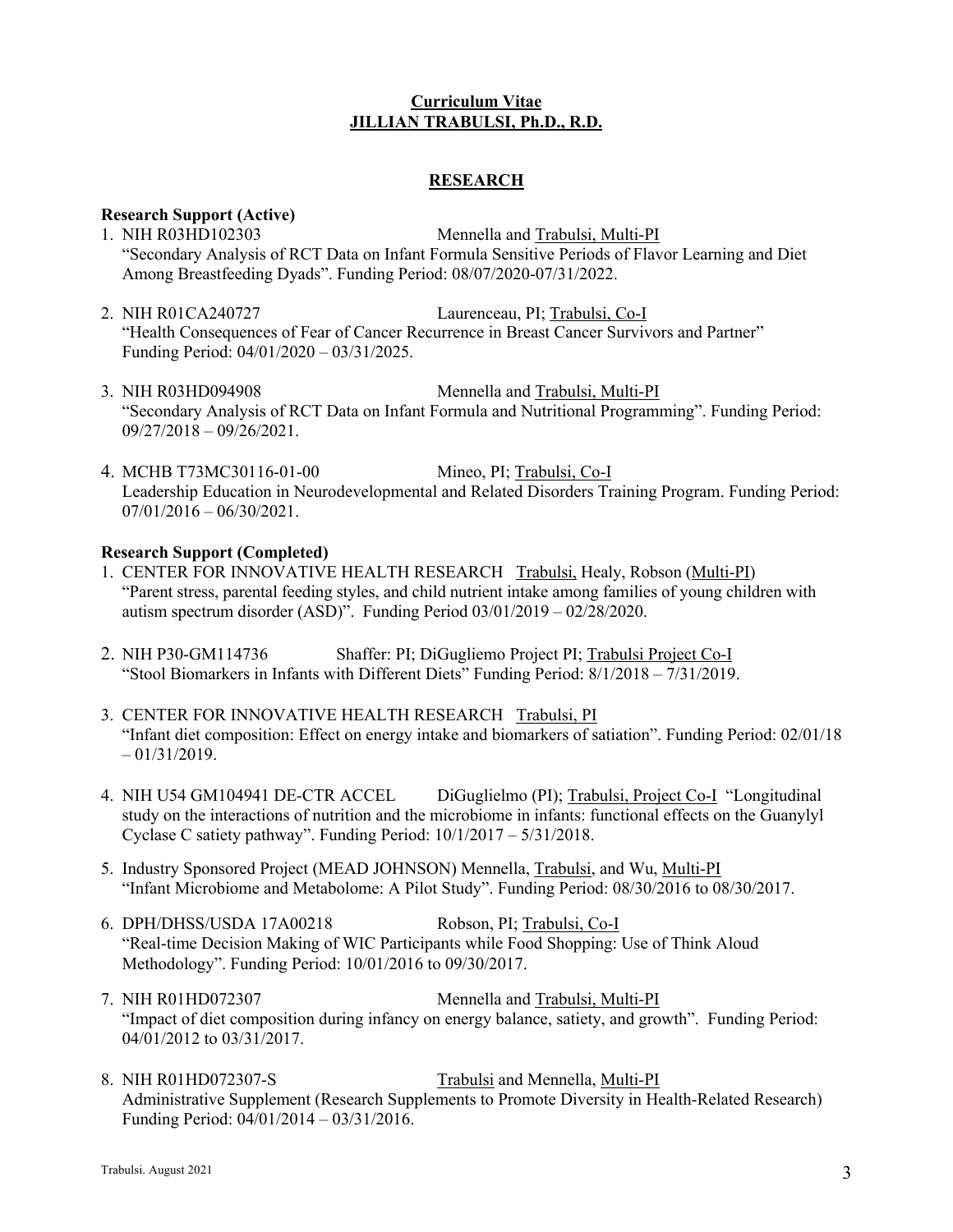- 9. NIH U54 GM104941 DE-CTR Binder MacLeod, Grant PI; Vest, Project PI; Trabulsi, Project Co-I "Energy Balance and Clinical Outcomes of Obese, Mechanically Ventilated Patients in the Intensive Care Unit". Funding Period 11/30/2014 to 12/01/2015.
- 10. University of Delaware Research Foundation Trabulsi, PI "Energy balance in infants with 'rapid' versus 'normal' weight gain". Funding Period: 06/01/2011 to 05/31/2013.

# **SCHOLARSHIP**

#### *Articles published in refereed journals:*

- 1. Smith, LO, Vest MT, Rovner AJ, Shapero M, Suminski RR, Trabulsi JC, Earthman CP. Prevalence and Characteristics of Starvation-Related Malnutrition in a Mid-Atlantic Healthcare System: A Cohort Study. 2021. J Parenter Enteral Nutr. *In press*.
- 2. Trabulsi JC, Smethers AD, Eosso JR, Papas MA, Stallings VA, Mennella JA. Impact of early rapid weight gain on odds for overweight at one year differs between breastfed and formula-fed infants. Pediatr Obes. 2020 Oct;15(10):e12688. Online ahead of print.
- 3. Mennella JA, Reiter A, Brewer B, Pohlig RT, Stallings VA, Trabulsi JC. Early Weight Gain Forecasts Accelerated Eruption of Deciduous Teeth and Later Overweight Status during the First Year. J Pediatr. 2020 Oct;225:174-181.e2. Online ahead of print.
- 4. Jarrold K, Bartosz B, Eskander M, Trabulsi J, Caulfield L, Duffy G, Garcia-Larsen V, Hayward D, Hyde M, Jeffries S, Knip M, Leonardi-Bee J, Loder E, Lodge C, Lowe A, McGuire W, Osborn D, Hildegard P, Renfrew M, Trumbo P, Warner J, Schneeman B, Boyle R. Guidance for the Conduct and Reporting of Clinical Trials of Breastmilk Substitutes: a Delphi Consensus Statement. JAMA Pediatr. 2020 May 11;174(9):874-881.
- 5. Rex SM, Trabulsi J, Baker S, Bodt B, Robson SM. Food Purchasing Behaviors of WIC Participants: What Non-WIC Eligible Foods Items are Being Purchased? Am J Health Promot. 2020 Mar;34(3):307- 310.
- 6. Robson SM, DeLuccia R, Baker S, Bodt B, Trabulsi J. Qualitative Research on the Real-Time Decision Making of WIC Participants While Food Shopping: Use of Think-Aloud Methodology. J Acad Nutr Diet. 2020 Jan; 120(1):111-119.
- 7. Vest MT, Newell E, Shapero M, McGraw P, Jurkovitz C, Lennon SL, Trabulsi J. Energy balance in obese, mechanically ventilated intensive care unit patients. Nutrition. 2019 Oct;66:48-53.
- 8. Mennella JA, Papas MA, Reiter AR, Stallings VA, Trabulsi JC. Early rapid weight gain among formulafed infants: Impact of formula type and maternal feeding styles. *Pediatr Obes*. 2019 June 14:e12503.
- 9. Mennella JA, Inamdar, L, Pressman N, Schall JI, Papas MA, Schoeller, D, Stallings VA, Trabulsi JC. Type of infant formula increases early weight gain and impacts energy balance: A RCT. *Am J Clin Nutr.* 2018 Nov 1;108(5):1015-1025.
- 10. Vest MT, Kolm P, Bowen J, Trabulsi J, Lennon SL, Shapero M, McGraw P, Halbert J, Jurkovitz C. Association between enteral feeding, weight status, and mortality in a medical intensive care unit. *Am J Crit Care*. 2018 Mar;27(2):136-143.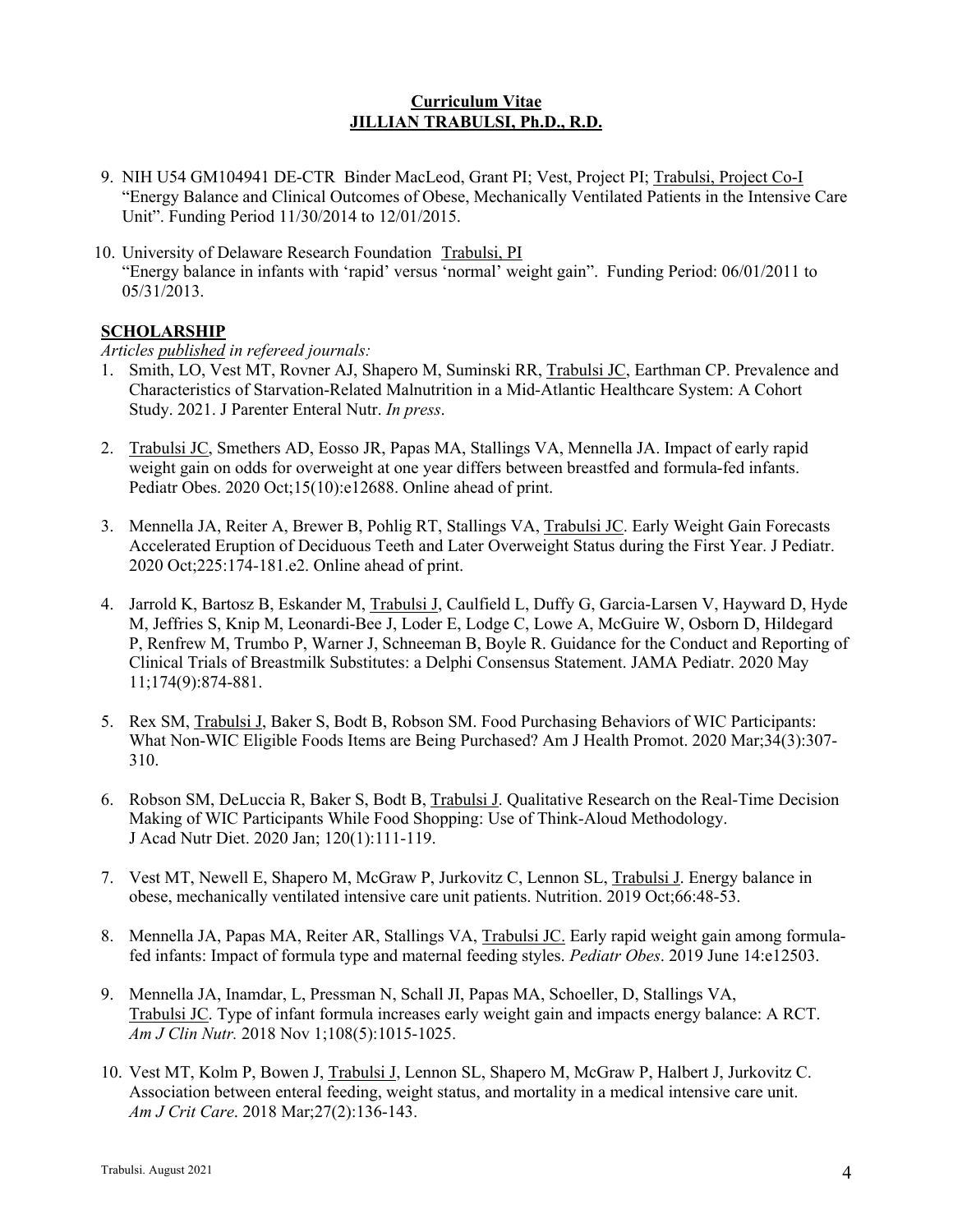- 11. Baker S, Trabulsi J, Evans T, Smith E. Improving nutrition students' knowledge and perceived competence to provide nutrition education to adults with disabilities via experiential learning. *J Acad Nutr Diet.* 2018 Jan;118(1):23-29.
- 12. Papas MA, Trabulsi JC, Axe M, Rimmer JH. Predictors of obesity in a US sample of high school adolescents with and without disabilities. *J Sch Health.* 2016 Nov;86(11):803-812.
- 13. Ehrenthal DB, Wu P, Trabulsi J. Differences in the protective effect of exclusive breastfeeding on child overweight and obesity by mother's race. *Matern Child Health J*. 2016 Sep;20(9):1971-9.
- 14. Mennella JA, Trabulsi J, Papas MA. Effects of cow milk versus extensive protein hydrolysate formulas on infant cognitive development. *Amino Acids*. 2016 Mar;48(3):697-705.
- 15. Papas MA, Trabulsi JC, Dahl A, Dominick G. Food Insecurity Increases the Odds of Obesity Among Young Hispanic Children. *J Immigr Minor Health*. 2016 Oct;18(5):1046-52.
- 16. Trabulsi J, Irving SY, Papas MA, Hollowell C, Ravishankar C, Marino BS, Medoff-Cooper B, Stallings VA. Total energy expenditure of infants with congenital heart disease who have undergone surgical intervention. *Pediatr Cardiol.* 2015 Dec;36(8):1670-9.
- 17. Fullmer S, Benson-Davies S, Earthman CP, Frankenfield DC, Gradwell E, Lee PS, Piemonte T, Trabulsi J. Evidence analysis library review of best practices for performing indirect calorimetry in healthy and non-critically ill individuals. *J Acad Nutr Diet*. 2015 Sep;115(9):1417-1446.
- 18. Riley AW, Trabulsi J, Yao M, Bevans KB, DeRusso PA. Validation of a Parent Report Questionnaire: The Infant Gastrointestinal Symptom Questionnaire. *Clin Pediatr (Phila).* 2015 Oct;54(12):1167-74
- 19. Masullo L, Papas M, Cotugna N, Baker S, Mahoney L, and Trabulsi, J. Complementary and Alternative Medicine Use and Nutrient Intake Among Individuals with Multiple Sclerosis in the United States*. J Community Health* 2014; 40(1):153-60.
- 20. Trabulsi J and Mennella J. Diet, sensitive periods in flavor learning, and growth. *Int Rev Psychiatry*. 2012; 24(3):219-30.
- 21. Mennella J and Trabulsi J. Complementary foods and flavor experiences: setting the foundation. *Ann Nutr Metab*. 2012; 60 Suppl 2:40-50.
- 22. Trabulsi J, Capeding R, Lebumfacil J, Ramanujam K, Feng P, McSweeney S, Harris B, DeRusso P. Effect of an alpha-lactalbumin–enriched infant formula with lower protein on growth. *Eur J Clin Nutr.* 2011; 65(2): 167-74.
- 23. Bergqvist AG, Trabulsi J, Schall JI, Stallings VA. Growth failure in children with intractable epilepsy is not due to increased resting energy expenditure. *Dev Med Child Neurol*. 2008; 50(6):439-44.
- 24. Davis AM, Harris BJ, Lien EL, Pramuk K, Trabulsi J. alpha-Lactalbumin-rich infant formula fed to healthy term infants in a multicenter study: plasma essential amino acids and gastrointestinal tolerance. *Eur J Clin Nutr*. 2008; 62(11):1294-301.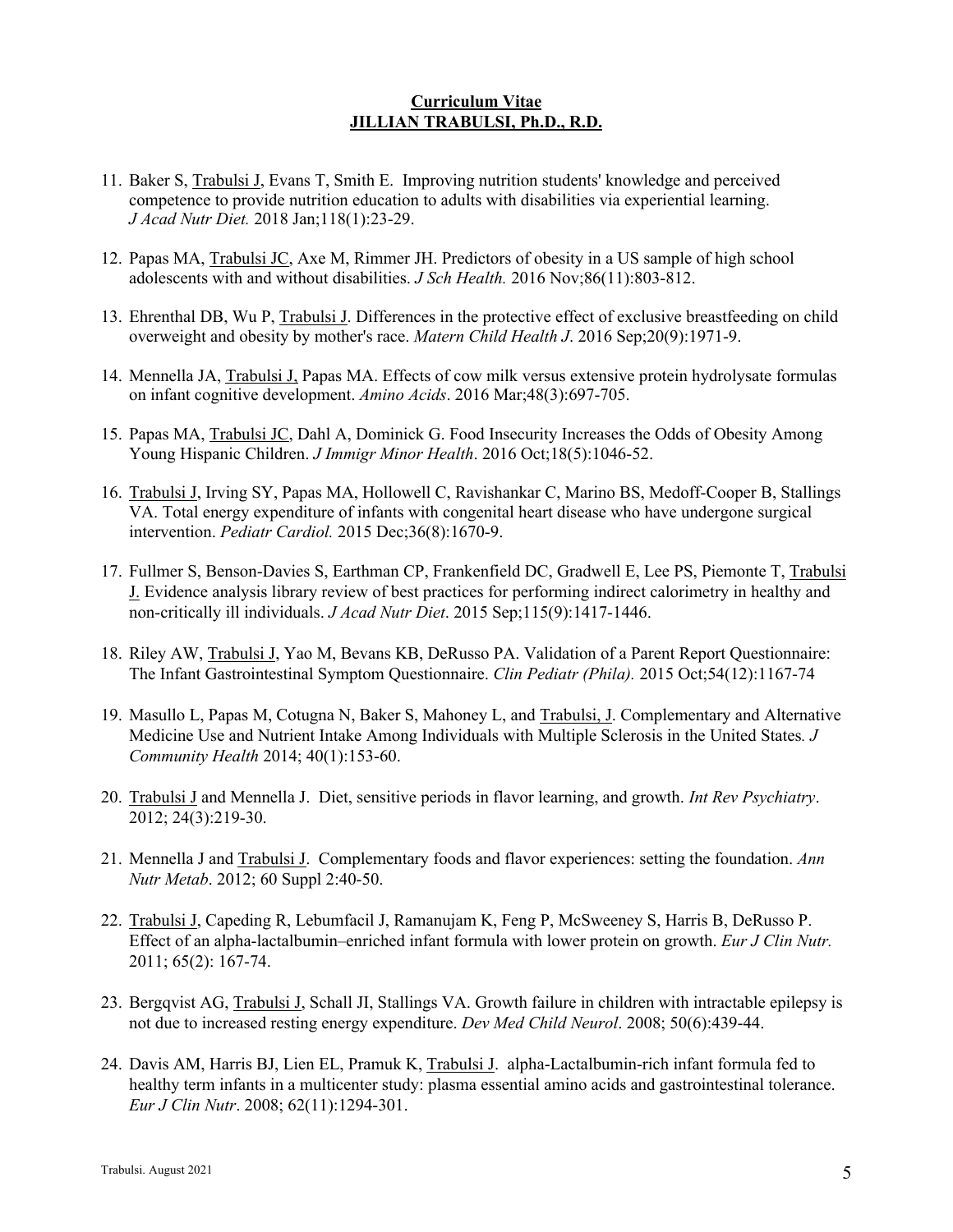- 25. Trabulsi J, Ittenbach RF, Schall JI, Olsen IE, Yudkoff M, Daikhin Y, Zemel BZ, Stallings VA. Evaluation of formulas for predicting energy requirements in preadolescent children with cystic fibrosis. *Am J Clin Nutr.* 2007; 85(1):144-151.
- 26. Trabulsi J, Ittenbach RF, Schall JI, Olsen IE, Yudkoff M, Daikhin Y, Zemel BZ, Stallings VA. Energy balance and the accuracy of reported energy intake in preadolescent children with cystic fibrosis. *Am J Clin Nutr*. 2006; 84(3): 523-530.
- 27. Trabulsi J, Troiano RP, Subar AF, Sharbaugh C, Kipnis V, Schatzkin A, Schoeller DA. Precision and accuracy of the doubly labeled water method in a large-scale application: Evaluation of a streamlined dosing protocol in the Observing Protein and Energy Nutrition (OPEN) study. *Euro J Clin Nutr*. 2003; 57:1370-1377.
- 28. Subar AF, Kipnis V, Troiano RP, Midthune D, Schoeller DA, Bingham S, Sharbaugh C, Trabulsi J, et al. Using intake biomarkers to evaluate the extent of dietary misreporting in a large sample of adults: The Observing Protein and Energy Nutrition (OPEN) study. *Am J Epidemiol*. 2003; 158(1): 1-13.
- 29. Trabulsi, J and Schoeller, DA. Evaluation of dietary assessment instruments against doubly labeled water, a biomarker of habitual energy intake*. Am J Phyisol*. 2003; 281: E891-E899.
- 30. Blanc S, Colligan AS, Trabulsi J, Harris T, Everhart JE, Bauer D, Schoeller DA. Influence of delayed isotopic equilibration in urine on the accuracy of the  ${}^{2}H_{2}{}^{18}O$  method in the elderly. *Am J Physiol.* 2002; 92:1036-1044.
- 31. Mares-Perlman JA, Lyle BJ, Klein R, Fisher AI, Brady WE, VandenLangenberg GM, Trabulsi J, Palta M. Vitamin supplement use and incident cataracts in a population-based study. *Archives of Ophthalmology*. 2000; 118(11): 1556-1563.

## *Book Chapters*

1. Mennella JA, Trabulsi J, Inamdar L. The sensory world of formula-fed infants: Differences among artificial milk feedings in flavor learning and satiation. In: Preedy VR (Ed), *Dietary and Nutritional Aspects of Bottle Feeding.* Wageningen Academic Publishers, The Netherlands, 2014.

# *Conference abstracts and presentations*

- 1. Siemienski K, Lessen R, Pohlig, Trabulsi J. Breastfeeding and Growth in Infants with Congenital Heart Disease. The Academy of Nutrition and Dietetics Food and Nutrition Conference and Expo. October 26-29, 2019 in Philadelphia, PA, USA. *Poster*
- 2. Trabulsi J, Domino L, Stouffer N, Stallings VA, Schoeller DA, Mennella J. Reporting Accuracy of Energy Intake Among Exclusively Formula-Fed Infants. American Society of Nutrition; Baltimore, MD, USA. June 8-11, 2019. *Poster*
- 3. Eosso JR, Trabulsi J. Hydrolyzed Proteins in Infant Nutrition. College of Health Sciences Research Symposium, University of Delaware; Newark, DE, USA. February 1, 2019. *Poster*
- 4. Kopetsky A, Robson S, Trabulsi J. Methods for Examining Dietary Energy Density in Infants. College of Health Sciences Research Symposium, University of Delaware; Newark, DE, USA. February 1, 2019. *Poster*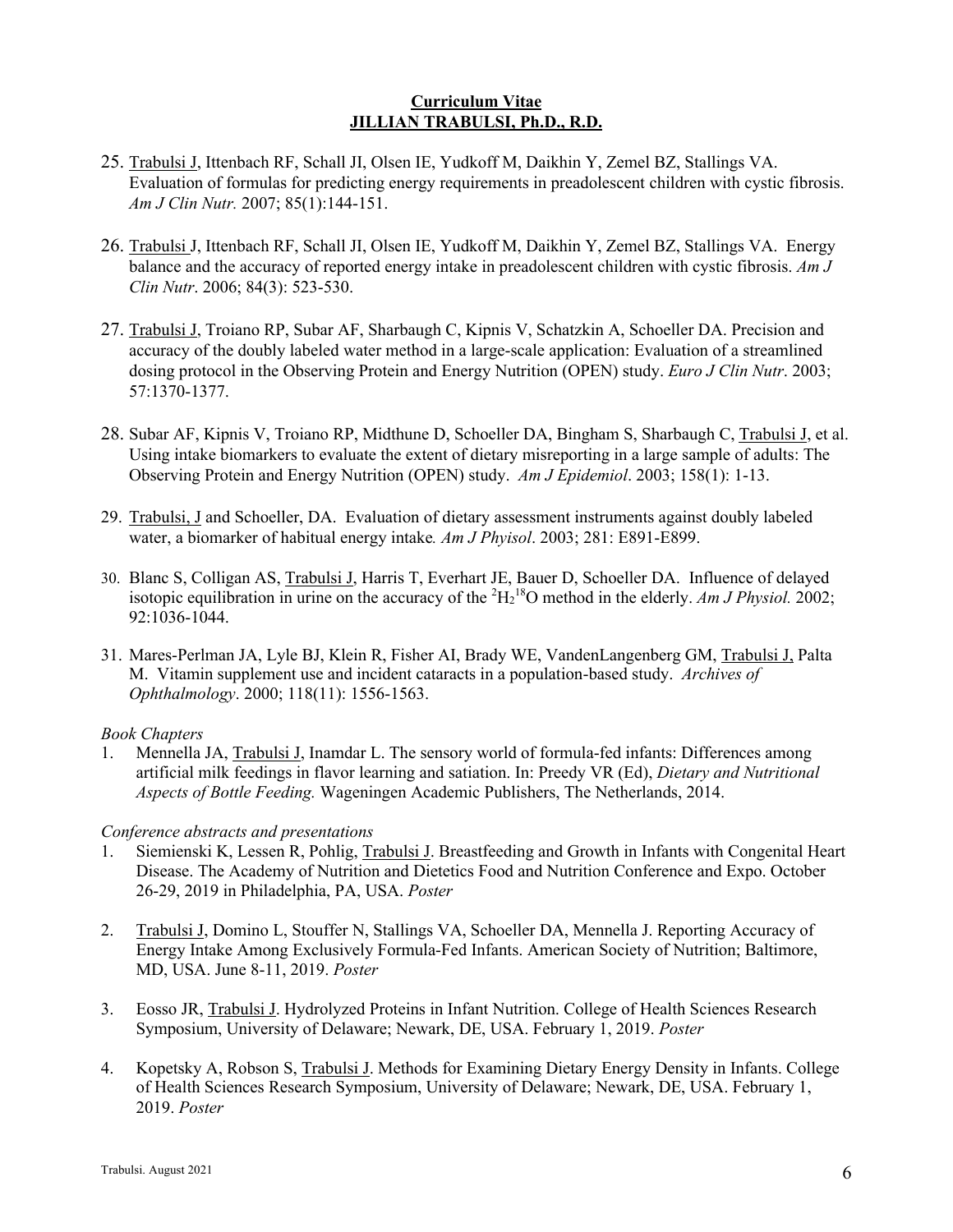- 5. Trabulsi JC, Inandar L, Stallings VA, Papas MA, Mennella, JA. Early infant rapid weight gain and odds for overweight at 1 year of age differs in breastfed versus formula fed infants. American Society of Nutrition; Boston, MA, USA. June 9-12, 2018. *Oral*
- 6. Mennella JA, Inandar L, Reiter A, Stallings VA, Papas MA, Trabulsi J. Impact of Type of Infant Formula and the Feeding Styles of Mothers on Early Rapid Weight Gain. American Society of Nutrition; Boston, MA, USA. June 9-12, 2018. *Poster*
- 7. Rex SM\*, Trabulsi J, Baker S, Bodt B, Robson SM. (2018, June). Food Purchasing of WIC Participants: What non-WIC Eligible Items are Being Purchased? American Society for Nutrition; Boston, MA, USA. June 9-12, 2018. *Poster*
- 8. Robson SM, DeLuccia R, Baker S, Bodt B, Trabulsi J. Real-time Decision Making of WIC Participants at the Grocery Store: Use of Think Aloud Methodology. Society of Behavioral Medicine; New Orleans, LA, USA. April 11-14, 2018. *Poster*
- 9. Trabulsi J, Mennella J, Stallings V, Inamdar L, Pressman N, Schall J, Papas M, Domino L, Schoeller D. "A randomized clinical trial: Infant formula composition impacts energy balance". The  $4<sup>th</sup>$  International Nutrition and Growth Conference. Amsterdam, The Netherlands. March 2-4, 2017. *Oral*
- 10. Trabulsi J, Irving SY, Papas MA, Hollowell C, Ravishankar C, Marino BS, Medoff-Cooper B, Stallings VA. Total energy expenditure of infants with congenital heart disease who have undergone surgical intervention. Experimental Biology, Boston, Massachusetts, USA. March 28 - April 1, 2015. *Poster*
- 11. Mennella JA, Trabulsi J, Papas MA. Effects of cow milk versus extensive protein hydrolysate formulas on infant cognitive development. Experimental Biology, Boston, Massachusetts, USA. March 28 - April 1, 2015. *Poster*
- 12. Anderson S, Mennella JA, Papas MA, Trabulsi, J. Gut peptide concentrations in healthy infants prior to feeding. Experimental Biology, Boston, Massachusetts, USA. March 28 - April 1, 2015. *Poster*
- 13. Evans T, Smith E, Livingstone A, Baker S, Trabulsi J. Evaluation of nutrition students' knowledge, attitudes, and perceived competence to provide nutrition care to individuals with disabilities and limited mobility. Delaware Dietetic Association meeting, Dover, Delaware, USA. May 9, 2014. *Poster*
- 14. Takayama K, Dominick G, Papas MA, Mirkil M, Trabulsi J. An application of the transtheoretical model for understanding dietary intakes in low-income Latina mothers. Society of Behavioral Medicine's 35th Annual Meeting & Scientific Sessions. Philadelphia, Pennsylvania, USA. April 23-26, 2014. *Poster*
- 15. Trabulsi J, Finkbeiner S, Mennella JA. Insights into infants' developmental readiness at time of solid food introduction. Experimental Biology, Boston, Massachusetts, USA. April 20-24, 2013. *Poster*
- 16. Plummer J, Papas MA, Dominick G, Markil M, Trabulsi J. The impact of family meals on healthy lifestyle behaviors within Latino families. Society for Behavioral Medicine. Philadelphia, Pennsylvania. April 23-26 2014. *Poster*
- 17. Takayama K, Dominick G, Papas M, Markil M, Trabulsi J. Relationship between dietary intake and social health determinants in low-Income, Hispanic mothers. Society for Behavioral Medicine. Philadelphia, Pennsylvania. April 23-26 2014. *Poster*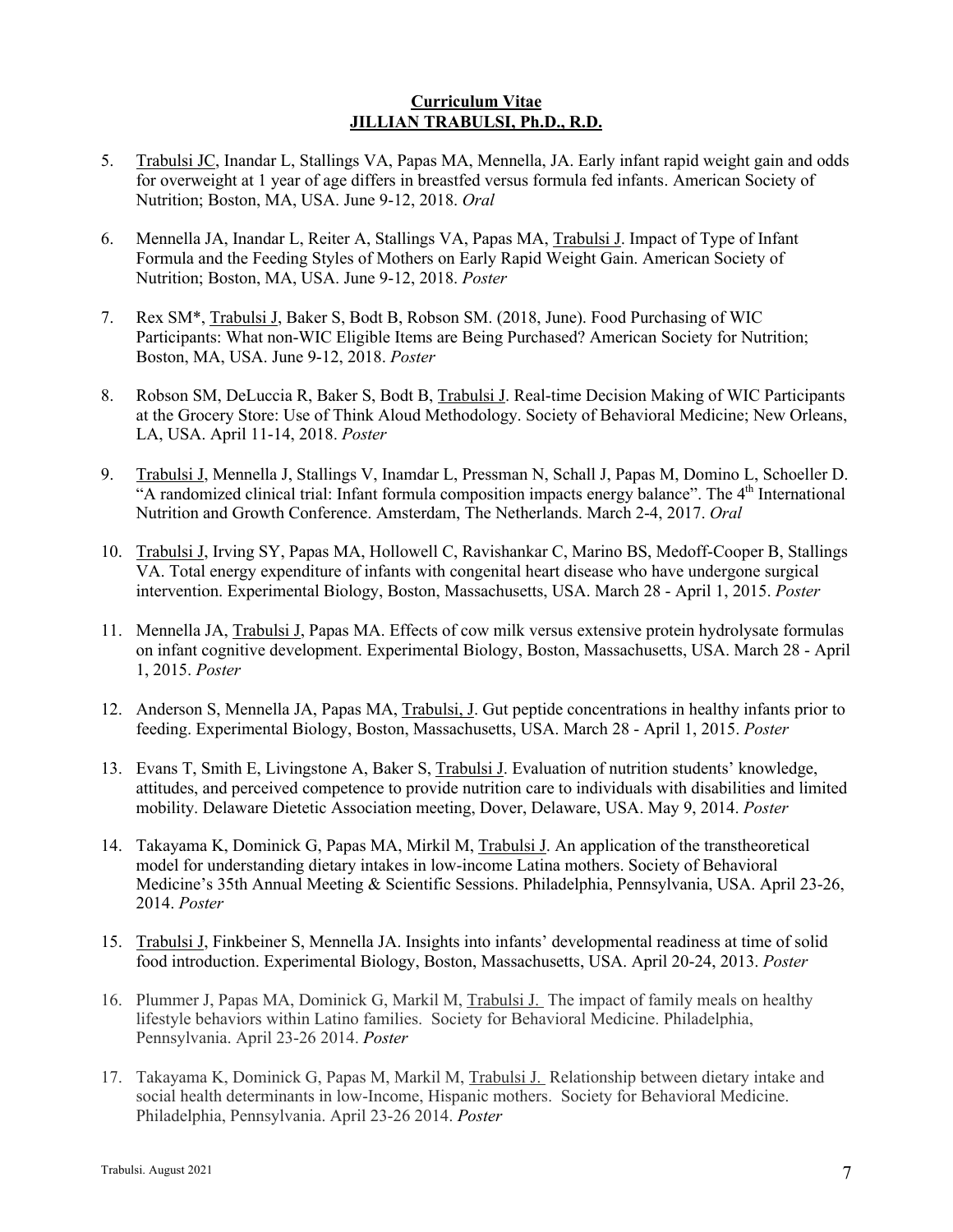- 18. Axe M, Dominick G, Takayama K, Trabulsi J, Markil M, Papas MA. Education continues to be a strong predictor of health literacy among Latinas, while psychosocial factors did not. Society for Behavioral Medicine. Philadelphia, Pennsylvania. April 23-26 2014. *Poster*
- 19. Kline R, Chen C, Zhu J, Wang D, Northington R, Trabulsi J. New insight into feeding practices and growth of post-discharge preterm infants in China. 5th European Paediatric Association meeting; Vienna, Austria; June 23-26th, 2011. *Poster*
- 20. Yao M, Riley A, Trabulsi J, Northington R, Sheng XY, DeRusso P. Use of an electronic handheld diary to validate a new parent questionnaire assessing gastrointestinal tolerance in infants. 43rd Annual Meeting of the European Society for Pediatric Gastroenterology, Hepatology and Nutrition. Istanbul, Turkey. June 9-12, 2010. *Poster*
- 21. Pramuk K, Burgher A, Ramirez-Mayans J, Sablon B, Trabulsi J, Wali Y, DeRusso P. Lutein concentrations in maternal diet, human milk and infant plasma in mother-infant pairs: A multinational study. Excellence in Pediatrics. Florence, Italy. December 3-6, 2009. *Poster*
- 22. Trabulsi J, Capeding R, Ramanujam K, Feng P, McSweeney S, Harris B, DeRusso P. The effect of two different protein concentrations in infant formula on growth. 42nd Annual Meeting of the European Society for Pediatric Gastroenterology, Hepatology and Nutrition. Budapest, Hungary. June 3-6, 2009. *Oral and Poster*
- 23. Feng P, Gao M, Holly T, Nazzario J, Hui Zhou T, Burgher A, Trabulsi J, Pramuk K. Amino Acid Composition and Protein Content of Mature Human Milk from Nine Countries. Federation of the American Societies for Experimental Biology. New Orleans, Louisiana, USA. April 18-22, 2009. *Poster*
- 24. Bergqvist C, Trabulsi J, Schall J, Stallings V. Resting Energy Expenditure in Children with Intractable Epilepsy. 61st Annual Meeting of the American Epilepsy Society. Philadelphia, Pennsylvania, USA. November 30 - December 4, 2007. *Poster*
- 25. Trabulsi J, Schall JI, Ittenbach RF, Olsen IE, Zemel BS, Stallings VA. Evaluation of formulas for calculating energy requirements in preadolescent children with cystic fibrosis (CF). The Twentieth Annual North American Cystic Fibrosis Conference. Denver, Colorado, USA. November 2 – 5, 2006. *Poster*
- 26. Trabulsi J, Schall JI, Ittenbach RF, Olsen IE, Yudkoff M, Daikhin Y, Zemel BS, Stallings VA. Preadolescent children with cystic fibrosis over-report energy intake. The Nineteenth Annual North American Cystic Fibrosis Conference. Baltimore, Maryland, USA. Oct 20-23, 2005. *Poster*
- 27. Subar AF, Kipnis V, Troiano RP, Midthune D, Schoeller DA, Bingham S, Sharbaugh C, Trabulsi J, Runswick S, Ballard-Barbash R, Schatzkin A. Using intake biomarkers to evaluate the extent of dietary misreporting in a large sample of adults: The Observing Protein and Energy Nutrition study. Federation of the American Societies for Experimental Biology. New Orleans, Louisiana, USA. April 20-24, 2002. *Poster*
- 28. Trabulsi J, Troiano RP, Subar AF, Sharbaugh C, Kipnis V, Schatzkin A, Schoeller DA. Experience with a large-scale doubly labeled water trial for assessing reported dietary energy intake. The Fourth International Conference on Dietary Assessment Methods. Tucson, Arizona, USA. September 17-20, 2000. *Poster*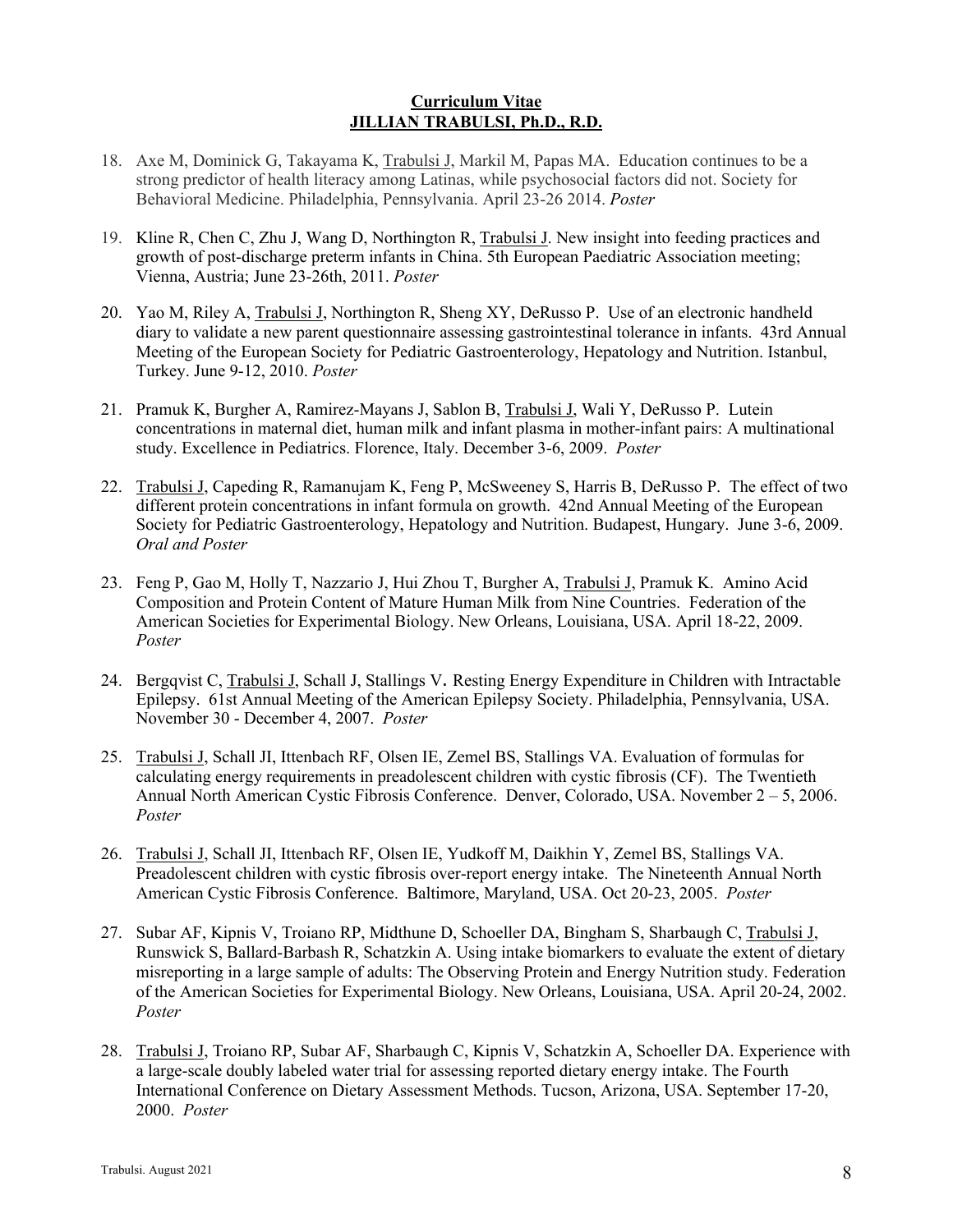29. Troiano RP, Subar AF, Schatzkin A, Kipnis V, Trabulsi J, Ballard-Barbash R, Schoeller DA. Energy expenditure determined by doubly labeled water in a large sample of adults was substantially greater than energy intake reported in national dietary surveys. Federation of the American Societies for Experimental Biology. New Orleans, Louisiana, USA. April 20-24, 2002. *Poster*

#### *Invited presentations (Symposiums, webinars, seminars):*

- 1. Trabulsi J. "Infant Diet Composition and its Impact on Weight Gain in the First Year." Institute for the Advancement of Breastfeeding & Lactation Education. Virtual Symposium. January 23, 2021.
- 2. Trabulsi J. "Impact of early rapid weight gain on odds for overweight at one year differs between breastfed and formula-fed infants". In: Pediatric Obesity Presents: A Live Virtual Event in Memory of Dr. Leann Birch to Launch a Special Issue dedicated to her work: "Parenting and the Development of Eating Behaviors in the Growing Child". Ian Paul and Dr. Maureen Black (Eds.). Virtual Symposium. September 22, 2020.
- 3. Trabulsi J. "Research in child and maternal nutrition". Christiana Care Hospital, Department of Pediatirics. Newark, DE. January 2020.
- 4. Trabulsi J. "Protein in infant nutrition: Effect on health outcomes". Aspen Paediatric Nutrition Symposium, National Congress of Pediatrics. Trujillo, Peru. October, 2018.
- 5. Trabulsi J. "Effect of infant diet composition on health outcomes". Research and Development of Dairy Ingredients in Infant Formula and Health & Performance Nutrition". Beijing, China. October, 2017.
- 6. Trabulsi J. "Nutrition in infants with Congenital Heart Disease". The Children's Hospital of Philadelphia Nutrition Seminar Series, Philadelphia, Pennsylvania, USA. May, 2015.
- 7. Trabulsi J. "Research in diet, nutritional status, and energy balance in infancy". Christiana Care Seminar Series, Newark, Delaware, USA. March, 2015.
- 8. Trabulsi J. "Building a research program in maternal and infant nutrition". University of Delaware, School of Nursing Seminar, Newark, Delaware, USA. May, 2014.
- 9. Trabulsi J. "Research in diet, nutritional status, and energy balance in women and children". University of Delaware, Kinesiology and Applied Physiology Seminar, Newark, Delaware, USA. May, 2014.
- 10. Trabulsi J. "Healthy infant weight gain". Energy Balance & Obesity Prevention Symposium, University of Wisconsin. Madison, Wisconsin, USA. September, 2013.
- 11. Trabulsi J. "Diet composition and growth in infancy". The Children's Hospital of Philadelphia Nutrition Seminar Series. Philadelphia, Pennsylvania, USA. May, 2012.
- 12. Trabulsi J. "Protein concentration in infant formula: effect on growth". Educational Series. SMA Nutrition, the Child Growth Foundation and the National Obesity Forum Nutrition Symposium. London, UK. June, 2009.
- 13. Trabulsi J. "The effect of two different protein concentrations in infant formula on growth". Wyeth Nutrition Symposium. European Society for Pediatric Gastroenterology, Hepatology and Nutrition. Budapest, Hungary, June, 2009*.*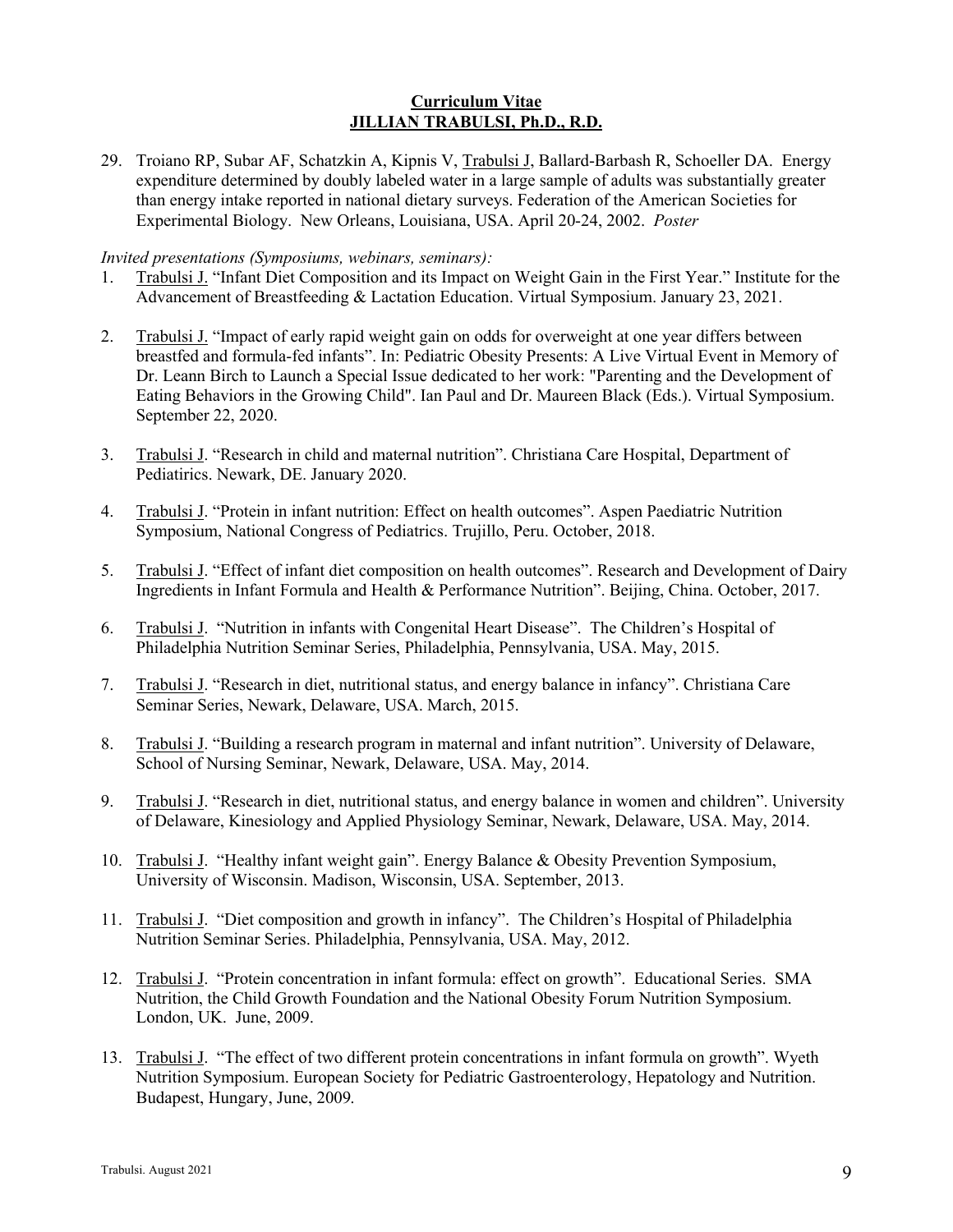- 14. Trabulsi J. "Techniques for the measurement of energy expenditure and diet". Nutrition Assessment graduate course guest lecturer. Drexel University. Philadelphia, Pennsylvania, USA. November, 2006– 2009.
- 15. Trabulsi J. "Energy expenditure and reported energy intake". Nutrition Seminar Series. The Children's Hospital of Philadelphia, Philadelphia, Pennsylvania, USA. November, 2005.
- 16. Trabulsi J. "Nutrition and feeding issues in HIV-infected children". Pediatric Seminar Series. Riddle Memorial Hospital; Media, Pennsylvania, USA. April, 1997.
- 17. Trabulsi J. "Nutrition and HIV-infection". Graduate/undergraduate guest lecturer. The University of Pennsylvania School of Nursing; Philadelphia, Pennsylvania, USA. March, 1994-1997.
- 18. Erdhart R, Sheckman-Alper B, Trabulsi J. "Issues in feeding the young child with disabilities". Early Intervention Teleconference; King of Prussia, Pennsylvania, USA. August, 1995.

#### **Non-refereed publications**

- 1. Trabulsi J. Nutrition and HIV infection. In: Pediatric Nutrition Diet Manual Acute Care. Sodexo-Marriott Corporation, Bethesda, MD; 1994.
- 2. Trabulsi J. Nutrition and Biliary Atresia. In: Pediatric Nutrition Diet Manual Acute Care. Sodexo-Marriott Corporation, Bethesda, MD; 1994.

# **TEACHING**

| <b>Courses Taught</b>                            |                        |
|--------------------------------------------------|------------------------|
| NTDT200 Nutrition Concepts                       | University of Delaware |
| NTDT345 Pediatric Nutrition                      | University of Delaware |
| NTDT421 Nutritional Assessment Methods           | University of Delaware |
| NTDT451 Medical Nutrition Therapy                | University of Delaware |
| NTDT611 Advanced Macronutrient Metabolism        | University of Delaware |
| NTDT665 Nutrition Seminar                        | University of Delaware |
| NTDT822 Research Methods in Nutrition Assessment | University of Delaware |
| BHAN860 Graduate Research Seminar                | University of Delaware |
|                                                  |                        |

#### **MENTORSHIP ON GRANT SUBMISSIONS**

- 1. Name: Jae Kim, PhD (Faculty)
	- a. Title: Mitigation of secondary morbidities of radiotherapy in IDH2 deficient mice Funding: DE-INBRE Research Independence Awards program Outcome: To be submitted May 2021 Role: Mentor
- 2. Name: Shannon Robson, PhD (Faculty)
	- a. Title Examining Cardiovascular Biomarkers Associated with Dietary Energy Density in Children Funding: COBRE Pilot Project (National Institutes of Health; PI: Edwards) Outcome: Funded Role: Mentor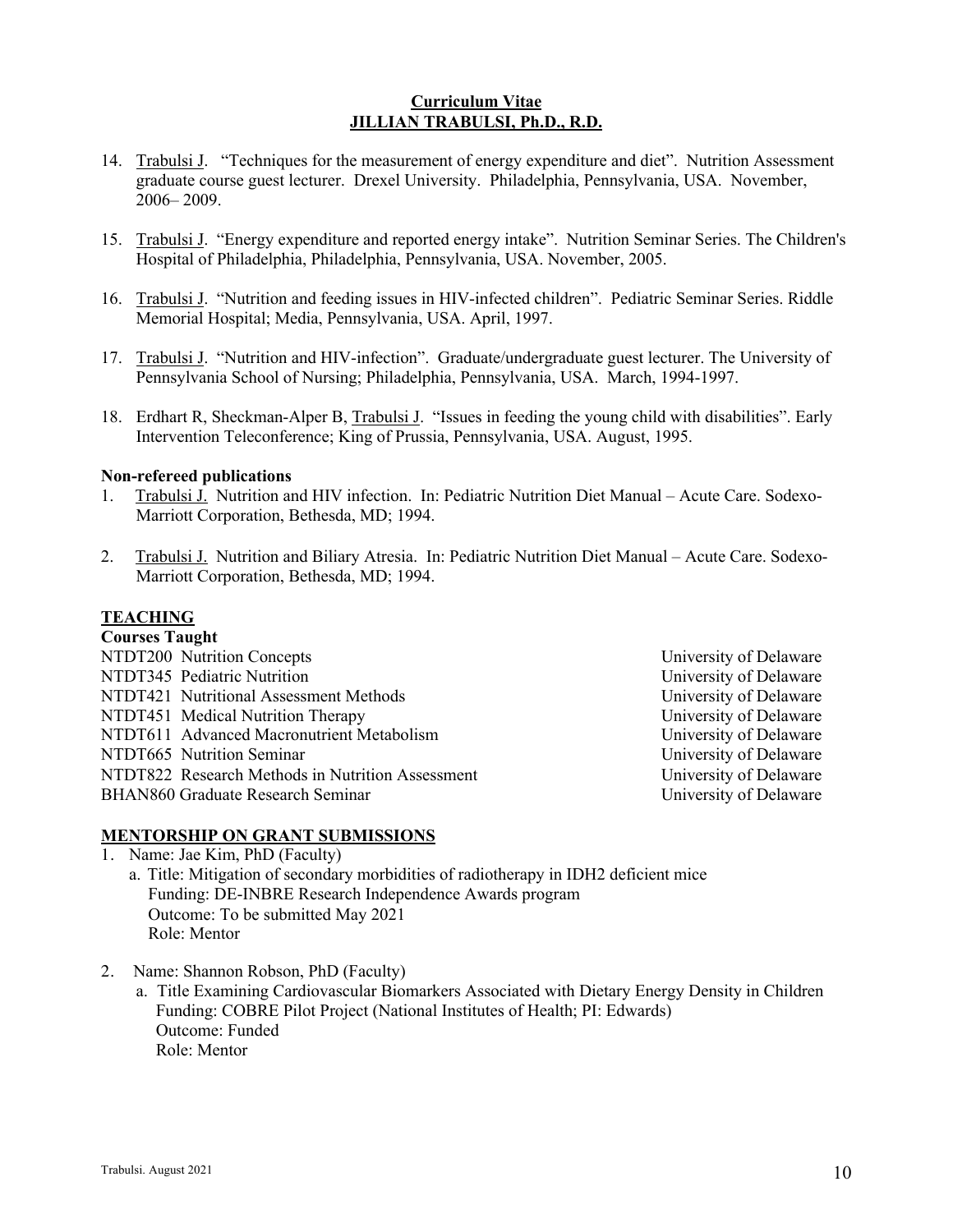- b. Title: Family Meals as a Strategy for the Primary Prevention of Cardiovascular Disease in Children Funding: COBRE 2, Subproject (National Institutes of Health; PI: Edwards) Outcome: Under Review Role: Mentor
- c. Title: Examining the Feasibility of a Foods Skills Intervention on Diet Quality in Adults Funding: American Heart Association Pre-Doctoral Fellowship Outcome: Not funded Role: Co-Mentor
- 3. Name: Alissa Smethers, PhD (Post-doc)
	- a. Title: Stable isotope biomarker for added sugar intake and sweet taste phenotypes in mother-child dyads Funding: National Institutes of Health

 Outcome: Funded (F32 DC018710-01) Role: Co-Sponsor

#### **GRADUATE STUDENTS MENTORED**

(note: The University of Delaware started a PhD in Nutrition Science program in 2018)

# **PHD COMMITTEES CHAIRED**

- 1. Name: Jessica Eosso, RD Type: Dissertation Topic: Infant and maternal diet Date: 2018-present
- 2. Name: Lynn Ferro Type: Dissertation Topic: Infant nutrition and the gastrointestinal microbiome Date: 2020-present

#### **PHD COMMITTEES SERVED ON**

- 1. Name: Amanda Kopetsky, MS, RD Type: Dissertation Topic: Meal planning and shopping patterns in relation to diet quality Date: 2018-present
- 2. Name: Katelyn Clements, RN Type: Dissertation Topic: Maternal feeding behaviors in the context of rapid weight gain among high-risk Latinx infants Date: 2019-present
- 3. Name: Luke Smith Type: Dissertation

Topic: Malnutrition in the Hospital Setting: Prevalence, Implications and Assessment Date: 2019-present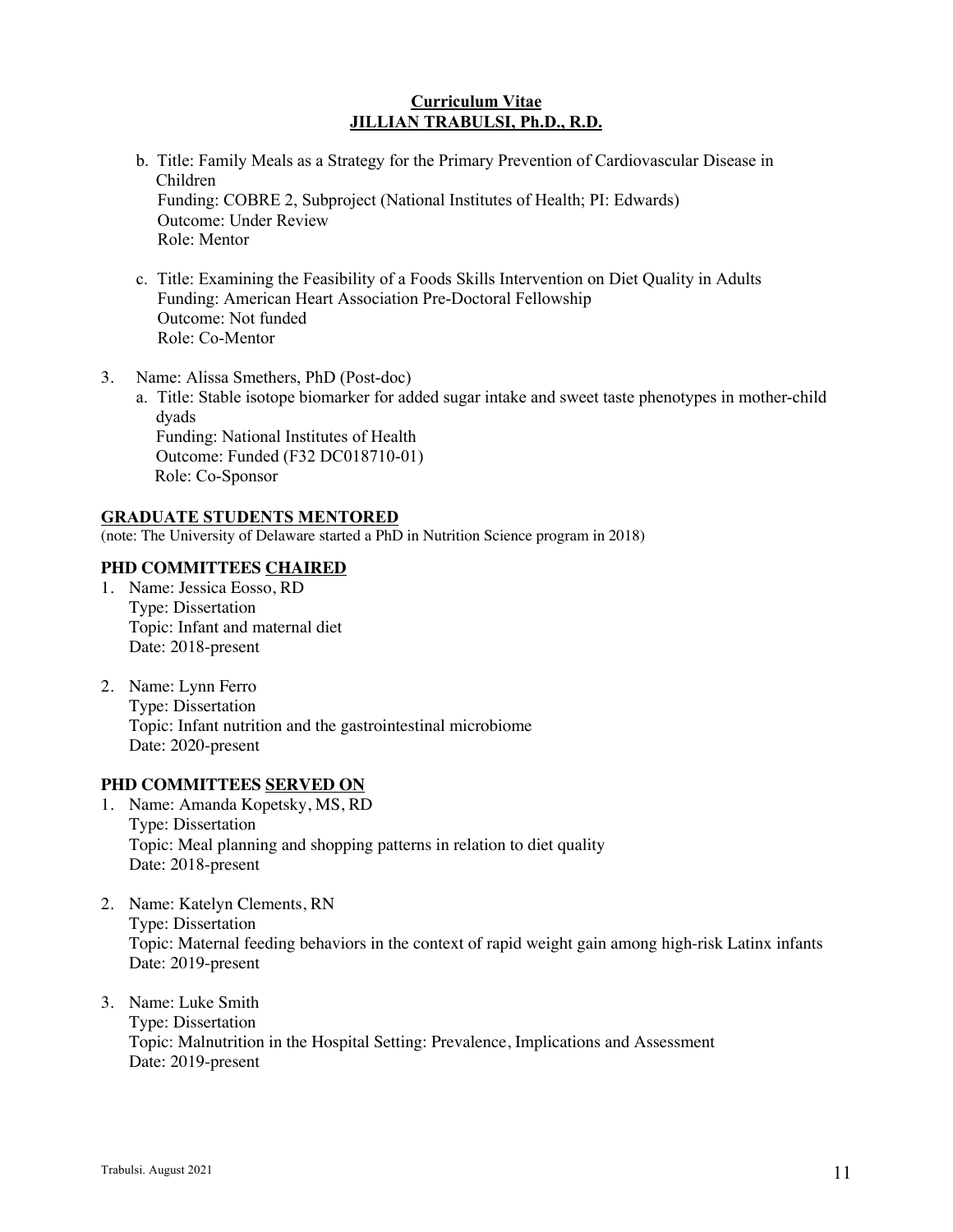4. Name: Jennifer L. Hood, SLP Type: Dissertation Topic: Implementing a Cue-Based Feeding Protocol and Staff Education Program in the Neonatal Intensive Care Unit Date: 2017-2019

# **MS COMMITEES CHAIRED**

- 1. Name: Kelsey McMunn Type: Thesis Topic: Parent Stress and Child Nutrient Intake in Children with Autism Spectrum Disorder Date: 2019-present
- 2. Name: Jaimie Lafferty

Type: Thesis Topic: Diet and Mealtime Behaviors in Children with Autism Spectrum Disorder Degree conferred: 2020 Current Position: Registered Dietitian, Constructive Partnerships Unlimited, Cerebral Palsy Associates

- 3. Name: Oshay Johnson Type: Thesis Topic: Parent Stress and Feeding Behaviors in Children with Autism Spectrum Disorder Degree Conferred: 2019 Current Position: Clinical Dietitian, Children's Hospital of Philadelphia
- 4. Name: Kathryn Siemienski Type: Thesis Topic: Breastfeeding and Growth in Infants with Congenital Heart Disease Degree Conferred: 2019 Current Position: Registered Dietitian, Christiana Care
- 5. Name: Kathryn Russel Type: Scholarly Project Topic: Infant Nutrition and the Microbiome Degree Conferred: 2019 Current Position: Registered Dietitian, NutraSource
- 6. Name: Dan Feldman Type: Thesis Topic: Effect of Infant Formula Composition and Feeding Rate on Energy Intake Degree Conferred: 2018 Current Position: Registered Dietitian, NutraSource
- 7. Name: Elsey Weisberg Type: Thesis Topic: Breastfeeding in Infants with Congenital Heart Defects Degree Conferred: 2018 Current Position: Clinical Dietitian, Boston Children's Hospital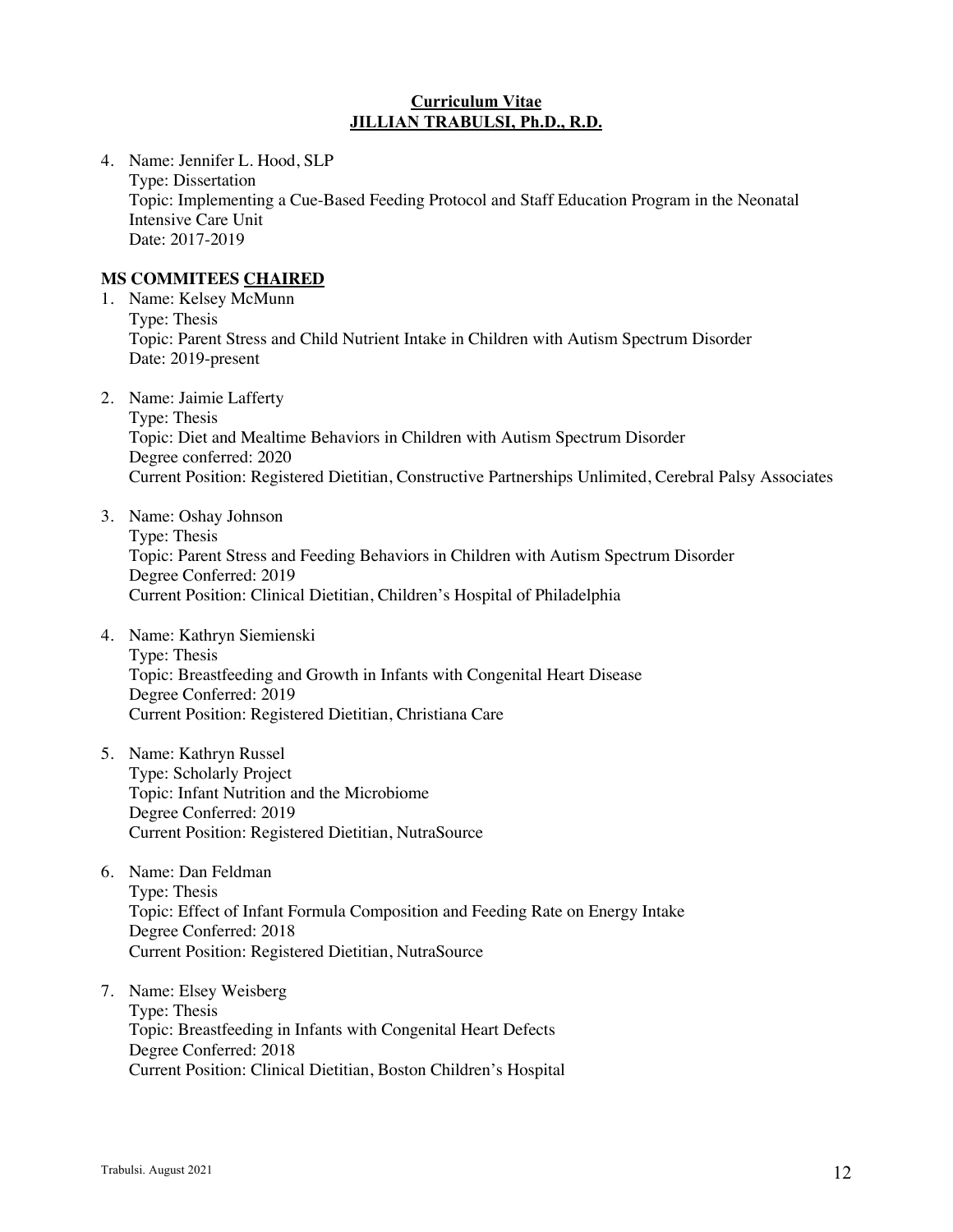8. Name: Rachel Rickman Type: Thesis Topic: Breastfeeding Exclusivity and Duration in Infants with Congenital Heart Disease Degree Conferred: 2017 Current Position: PhD student, University of Texas at Austin

9. Name: Rosemary DeLuccia Type: Thesis Topic: Growth and Adiposity in Children with Down Syndrome Degree Conferred: 2017 Current Position: PhD student, Drexel University

10. Name: Lindsay Domino Type: Thesis Topic: Resting Energy Expenditure in First Year of Life Degree Conferred: 2017 Current Position: Registered Dietitian, Jefferson Medical Group

11. Name: Caitlin McEwen Type: Thesis Topic: Infant Diet Composition and Satiation Degree Conferred: 2016 Current Position: Registered Dietitian, University of Chicago Comer Children's Hospital

12. Name: Samantha Strack Elliott Type: Thesis Topic: Breastfeeding Practices in Infants with Congenital Heart Disease Degree Conferred: 2016 Current Position: NCAA Division I Compliance Intern, Delaware State University

13. Name: Chelsea Hollowell

Type: Thesis Topic: Nutritional issues in Infants with Congenital Heart Disease Degree Conferred: 2015 Current Position: Pueblo WIC Program Manager, Pueblo City-County Health Department

14. Name: Stevi Anderson Type: Thesis Topic: Effect of Diet Composition on Biomarkers of Satiation in Infants Date Conferred: 2015 Current Position: Academic and Scientific Editor

15. Name: Brittany Knick

Type: Scholarly Project Topic: Dietary Intake of Women with and without Hypertension at 1 Year Postpartum Degree Conferred: 2014 Current Position: Registered Dietitian, Christiana Care Health System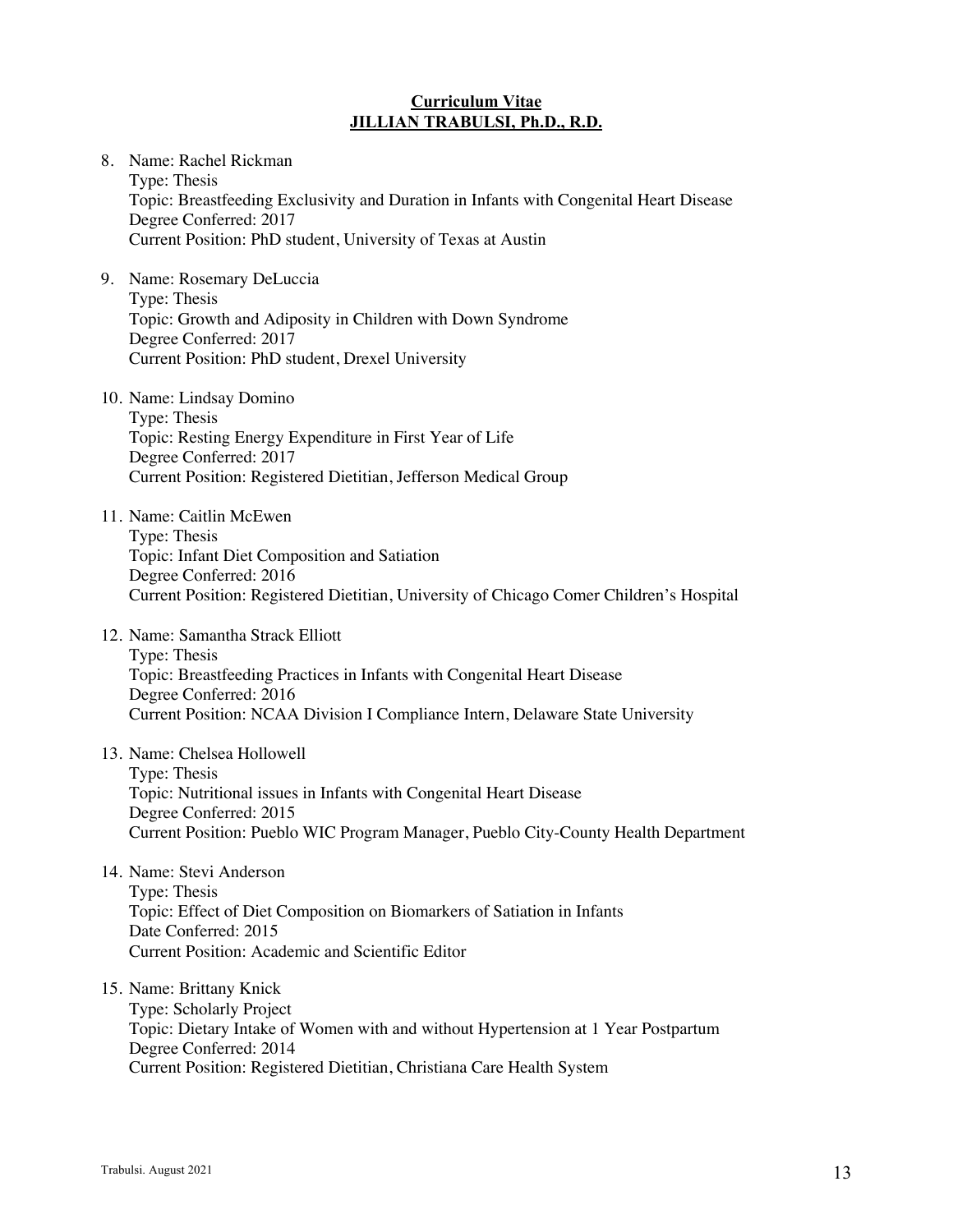16. Name: Kyle Takayama Type: Thesis Topic: Diet and Nutrition of Hispanic Mothers and their Children Degree Conferred: 2014 Current Position: Scientist, Charles River Laboratories

17. Name: Laura Masullo Type: Thesis Topic: Health Practices and Dietary Intake Among Individuals with Multiple Sclerosis Degree Conferred: 2013 Current Position: Regulatory and Nutrition Analyst at Campbell Soup Company

- 18. Name: Karyl-Leigh Megaw Type: Scholarly Project Topic: Energy Balance in Infants Degree Conferred: 2012 Current Position: Stay at home mom
- 19. Name: Sarah Schneider Barnes Type: Scholarly Project Topic: Evaluation of Equations for the Prediction of Energy Expenditure in Children with Down Syndrome Current Position: Registered Dietitian, Children's Hospital of Philadelphia

# **MS COMMITTEES SERVED ON**

- 1. Name: Kaelyn Burns Type: Thesis Topic: Examining the Relationship between Dietary Energy Density (ED) and Weight Status in Nontreatment Seeking Children Date: 2019 - present
- **2.** Name: Sarah Russel Type: Thesis Topic: The Course of Breastfeeding and Duration of Feeding Human Milk in Infants with Congenital Heart Disease Date: 2019 – present
- 3. Name: Mersady Redding Type: Thesis Topic: Apiaceous Vegetables Mitigate Acrolein-induced Lung Injuries in C57BL/6J male Mice Date: 2019 – present
- 4. Name: Samantha Lampert Type: Scholarly Project Topic: Understanding Food Selectivity in Children with Autism Spectrum Disorder Degree Conferred: 2020 Current Position: Dietetic Intern, Stony Brook University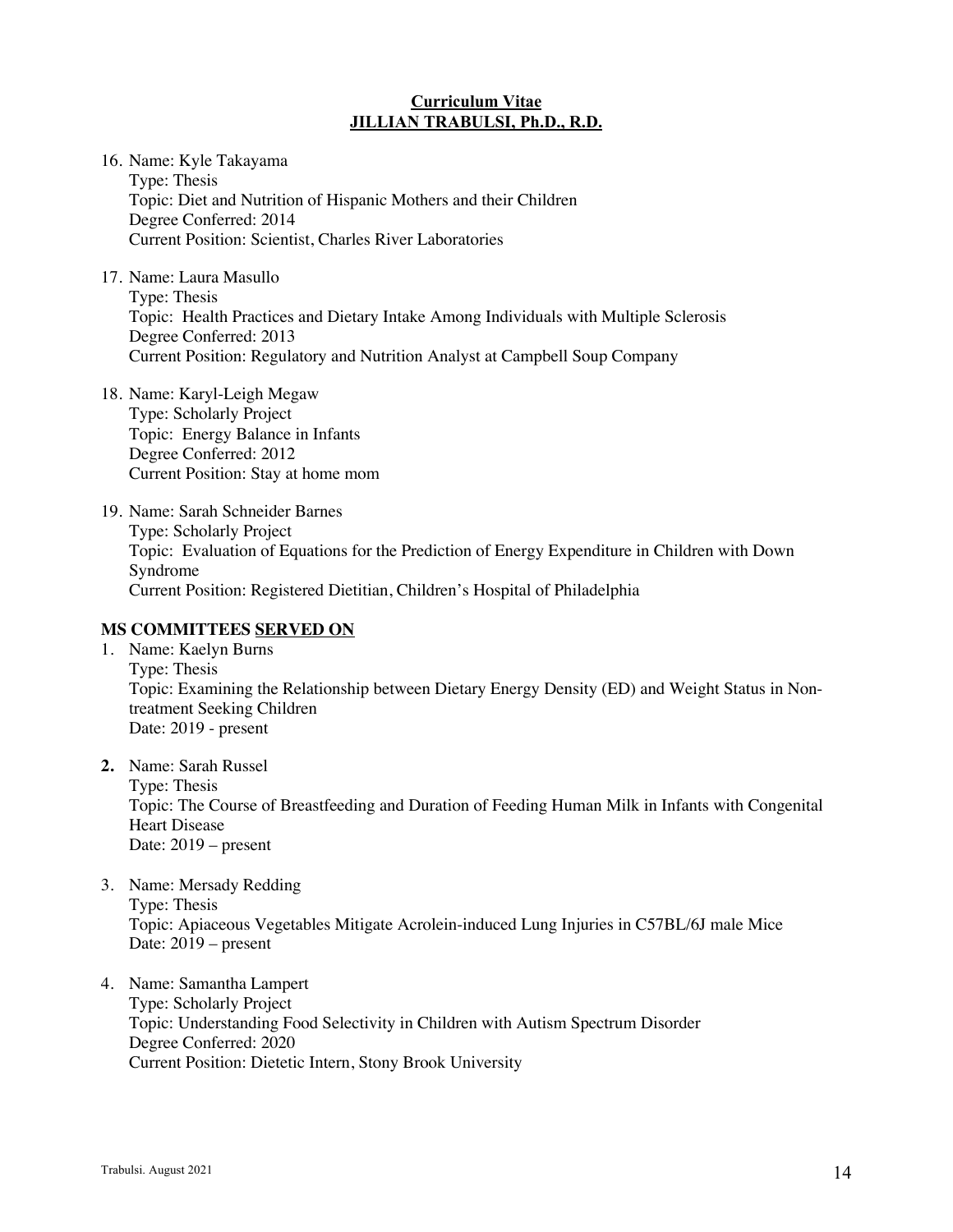5. Name: Samantha Rex

Type: Thesis Topic: A Comparison of the Home Food Environments Among Healthy Weight, Overweight, Obese, and Post Weight Loss Surgery Mothers and Their Children Using an Open Home Food Inventory Degree Conferred: 2019 Current Position: PhD student, Johns Hopkins University

- 6. Name: Melanie Berdy Type: Scholarly project Topic: Home Fruit and Vegetable Availability and Fruit and Vegetable Intake in Children Degree Conferred: 2018 Current Position: Registered Dietitian & Nutrition Care Manager, Morrison Living
- 7. Name: Michelle Zuelch Type: Thesis Topic: The Vegetarian Diet and Vascular Function Degree Conferred: 2017 Current Position: PhD student, University of California, Davis
- 8. Name: Amanda Kopetsky Type: Thesis Topic: Healthy Snacking in Preschool-age Children Degree Conferred: 2017 Current Position: PhD student, University of Delaware
- 9. Karen Solecki Type: Thesis Topic: The role of Dietary Counseling on Salt Consumption and Vascular Function: A Pilot Study Degree Conferred: 2015 Current Position: Registered Dietitian, Caruso Physical Therapy and Nutrition, LLC

10. Name: Emily Stave Shup

Type: Thesis Topic: The association between Diet Quality and Prevalence of Anemia in an Urban Population of Socioeconomically Diverse African American and White adults Degree Conferred: 2015 Current Position: Health and Wellness Coach, self-employed

11. Name: Courtney Ferreira Type: Thesis Topic: Acute Effect of Cocoa on Vascular Function in Chronic Kidney Disease Patients Degree Conferred: 2014 Current Position: Wellness Director, Active Life and Sports Physical Therapy

## 12. Name: Brooke Weaver

Type: Scholarly Project Topic: Adaptive Thermogenesis Degree Conferred: 2014 Current Position: Nutrition Scientist, The Nature's Bounty Company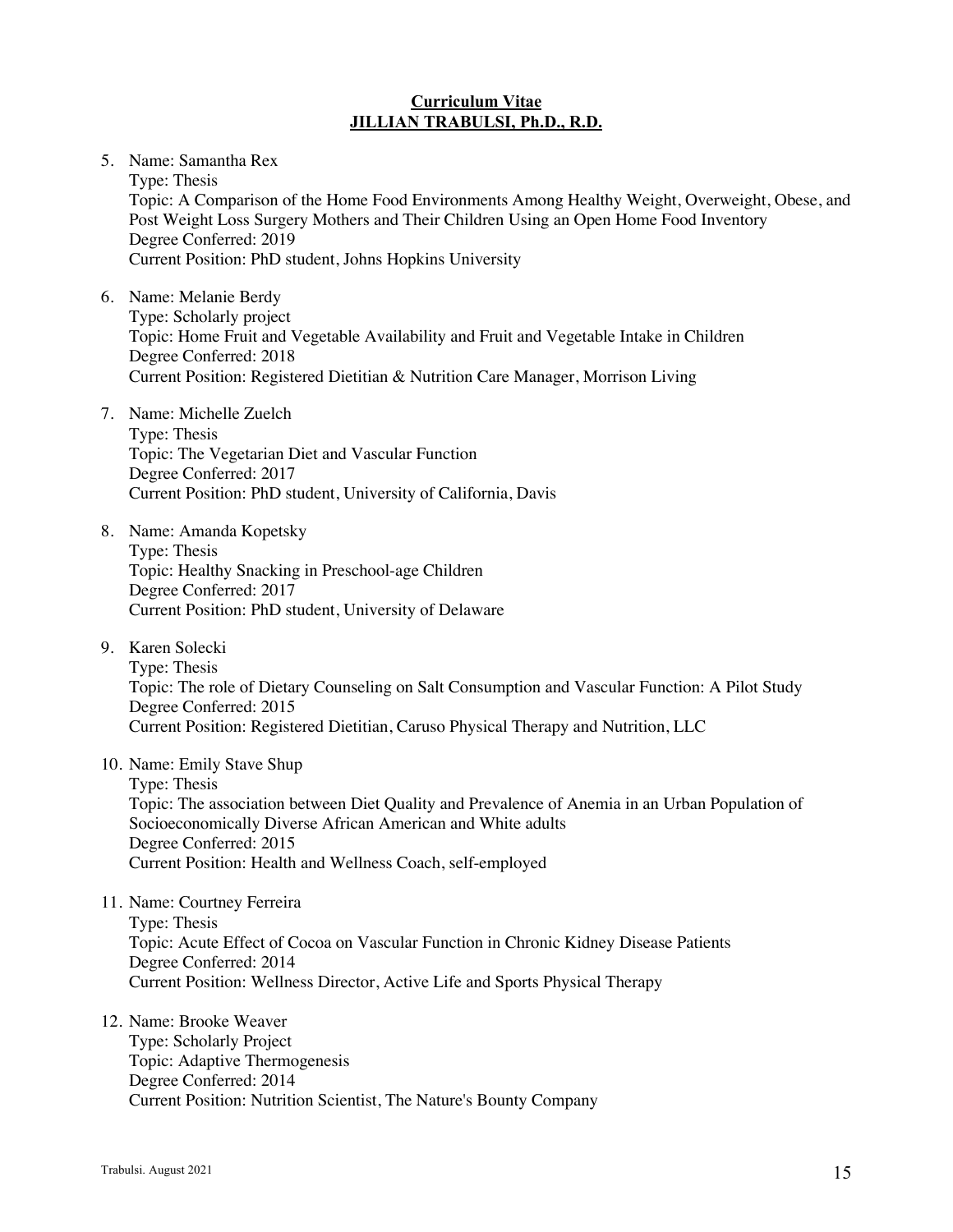13. Name: Shilpa Kulkarni

Type: Scholarly Project Topic: The Relationship between Maternal Smoking and Infant Feeding Practices Degree Conferred: 2013 Current Position: Research & Outreach Dietitian and Instructor at Delaware State University

14. Name: Jessica Rombach

Type: Thesis Topic: Association between Dietary Sodium Intake and Bone Mineral Content in an Urban Population of African Americans and Whites Degree Conferred: 2013 Current Position: Nutrition Specialist, Red Clay Consolidated School District

15. Name: Kendall DiLorenzo

Type: Thesis Topic: The Impact of Orlistat on Quality of Life Degree Conferred: 2013 Current Position: Nutrition Specialist, Red Clay Consolidated School District

# **SERVICE**

# **University**

| Active                                                    |                         |
|-----------------------------------------------------------|-------------------------|
| Department, Ad-Hoc Website Committee                      | Fall 2020-present       |
| Department, Director, Nutrition Graduate Programs         | Fall 2018-Summer 2021   |
| Department, Director, PhD in Nutrition Science Program    | Fall 2018-Summer 2021   |
| Department, Nutrition Program Leader                      | Fall 2018-Summer 2021   |
| College of Health Sciences, Research Advisory Committee   | Spring 2018-Summer 2021 |
| Department, P&T Committee                                 | Fall 2017-Summer 2021   |
| College of Health Sciences, Diversity Summer Camp Faculty | Summer 2017-present     |
| Department, Nutrition Clinic Committee                    | Fall 2016-Summer 2021   |
| College of Health Sciences, Foltyn Seminar Committee      | Fall 2013-present       |
| Nutrition and Disabilities Club Faculty Co-Mentor         | Fall 2013-present       |
| Department, Graduate Nutrition Committee                  | Fall 2012-Summer 2021   |
| Past                                                      |                         |
| Department, Nutrition Faculty Search Committee Chair      | Fall 2017-Spring 2019   |
| Department, Nutrition Faculty Search Committee            | Fall 2016-Spring 2017   |

Department, Ad-hoc PhD Committee Fall 2016-Fall 2017 Department, Ad-hoc MS/DI Committee Fall 2016-Fall 2017 College of Health Sciences, Associate Dean for Research Search Committee Fall 2015-Spring 2016 Department, Nutrition Faculty Search Committee Fall 2015-Spring 2016 Department, Curriculum Committee Fall 2014-Spring 2016 College of Health Sciences, School of Nursing Search Committee Fall 2014-Spring 2015 Department, Director, Graduate Program, MS in Human Nutrition Fall 2012-Spring 2018 Viva Tu Vida Health Fair, Faculty Mentor for Nutrition students Fall 2013-Fall 2015 College of Health Sciences, Governance Committee Fall 2012-Fall 2014 College of Health Sciences, First Steps, Judge Spring 2013-2014 Department, Nutrition Faculty Search Committee Fall 2012-Spring 2013 College of Health Sciences /CANR Collaboration Committee Fall 2011-Spring 2012